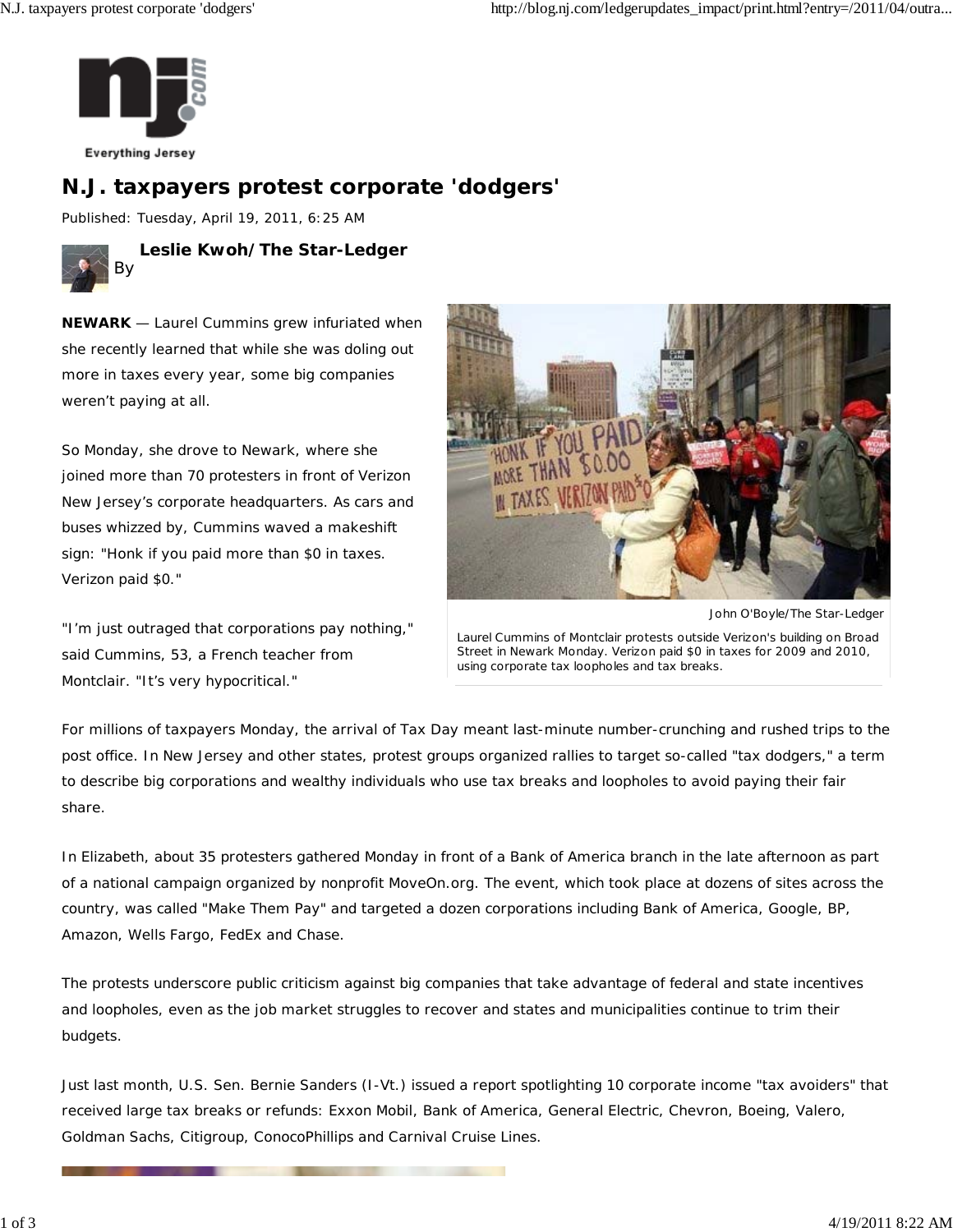

Cynthia Johnson, a Verizon employee, protests outside Verizon's building on Broad Street in Newark.

At the Newark rally, which was organized by the New Jersey Working Families Alliance, protesters accused Verizon of avoiding federal taxes in 2009 and 2010 while receiving \$1.3 billion in subsidies from the government.

"We keep hearing about the need for shared sacrifices from working families, but at the same time hundreds of millions of dollars are going to big corporations," said Bill Holland, the group's executive director. "The money should be used to pay for essential services that working families rely on, like education, public safety and a clean environment."

Verizon acknowledged yesterday it received

federal and state tax deferrals totaling \$5.3 billion for the two years, but emphasized it is still obligated to pay the money at a later date. In 2010, the company paid \$430 million in income taxes, said Bob Varettoni, a spokesman for the telecommunications company.

"Verizon fully complies with all tax laws and pays its fair share of taxes," he said.

He added that Verizon invested \$1.2 billion in plants and equipment in New Jersey in the last year alone, in addition to paying \$14 million in property taxes, \$53 million in personal property taxes, \$16 million in franchise fees and \$14 million in traffic safety fees.

As for the more than \$87 million in state grants the company was awarded in recent years, Varettoni said that was because Verizon brought more than 3,000 additional jobs to New Jersey when it opened its national operations in Basking Ridge in 2005. New York-based Verizon Communications is the umbrella company of Verizon New Jersey and Verizon Wireless, both based in the state.

In New Jersey, the issue of corporate incentives has become particularly contentious in recent months as the Christie administration takes steps to lure and retain big businesses. Panasonic of North America is still deciding whether it will take a \$102.4 million tax break to move its headquarters from Secaucus to Newark.

In a study expected to be released next week, New Jersey Policy Perspective will report the Christie administration has awarded more than \$800 million in subsidies to corporations in less than 18 months.

"The administration is convinced that if companies pay lower taxes, they'll create jobs, and that's just completely wrong," said president Deborah Howlett. "What businesses want is a well-educated workforce, proximity to New York, the ports and